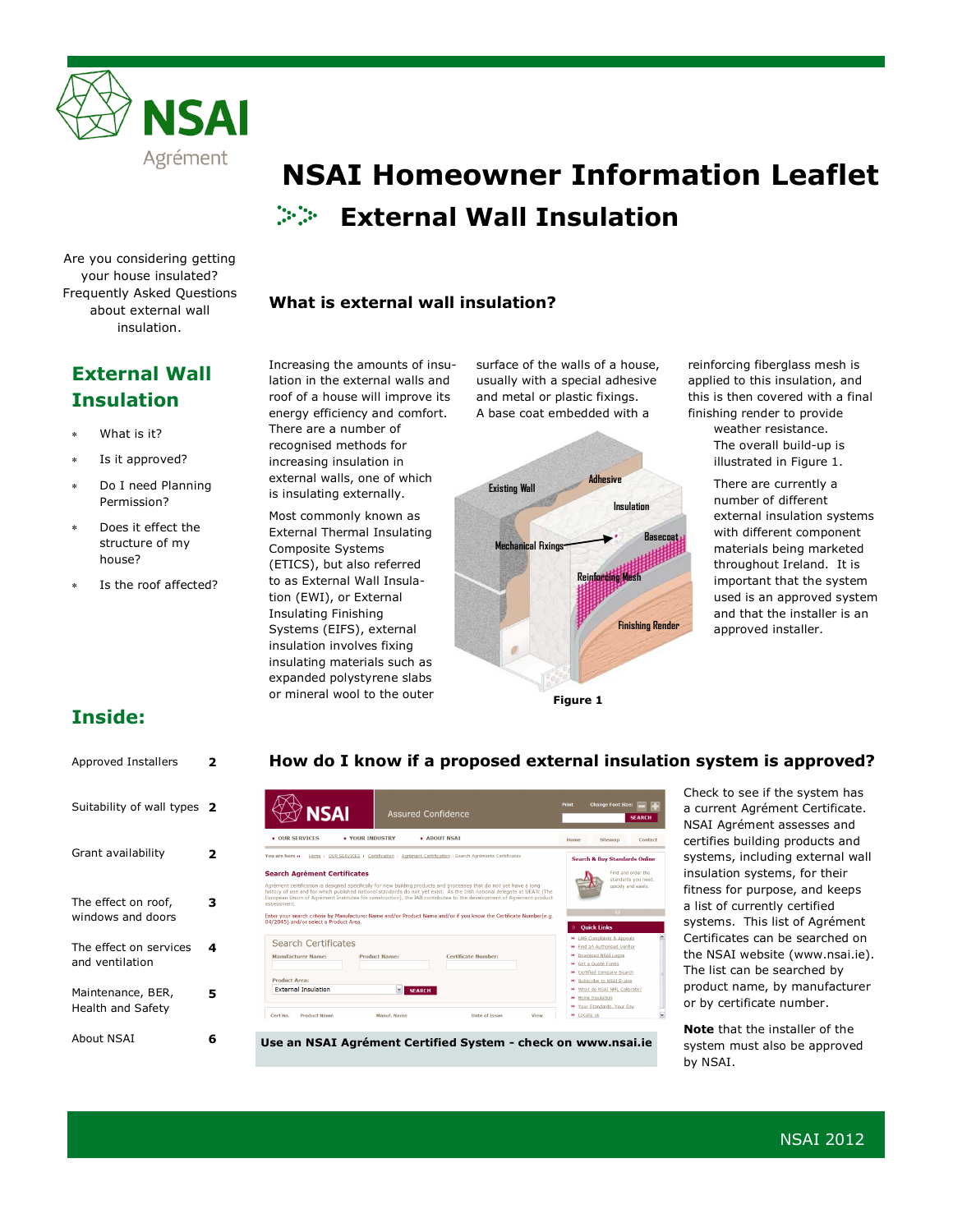**Make sure your installer is approved and registered with NSAI, and that an Agrément certified external wall insulation system is used.** 

#### **How do I know if a contractor is an Approved Installer?**

To install an NSAI Agrément certified external insulation system, the contractor must be an Approved Installer of the relevant system, and registered as such with NSAI. The contractor must carry out the work in accordance with technical



the material supplier, the conditions set out in the NSAI Agrément certificate, and the requirements of the NSAI Approved Installer

guides supplied by

scheme. Installers registered with NSAI are audited by NSAI technical staff.

To find out if a contractor is an Approved Installer, go to www.nsai.ie and check the up-to-date list of all Approved Installers.

Make sure that the contractor is approved to install the specific system proposed.

#### **Can all houses be insulated externally?**

A number of factors must be considered when choosing wall insulation. Depending on their structural make-up, external walls can be insulated externally, internally or in the cavity. Walls without cavities are not suitable for cavity insulation. Walls with cavities

are frequently suitable for pumped cavity insulation.

External wall insulation may be suitable for cavity walls, but measures may need to be taken to ensure the effectiveness of the insulation is not compromised by the ventilated cavity.

External wall insulation application may also be limited due to restrictions included in the NSAI Agrément certificate. The following table outlines suitable and unsuitable wall types. (Your Approved Installer should provide more detailed advice.)

| Building systems must be suitable    |
|--------------------------------------|
| for their intended use and the con-  |
| ditions of use. To demonstrate this, |
| external wall insulation systems     |
| must have an appropriate NSAI        |
| Agrément certificate as described    |
| above. Currently systems certified   |
| are only suitable for use on certain |
| wall types as specified here.        |

**Suitable external wall types Unsuitable external wall types** Rendered masonry walls; Rendered solid or hollow-block walls; Solid concrete/brick walls; Brick-faced or rendered cavity (where appropriate measures are taken) including partially insulated cavity walls and fully filled cavity walls Timber frame walls Steel frame walls Timber clad walls

### Lintels Jambs Cills

**Thermal bridging paths around window opening**

Increasing the amounts/levels of wall insulation by whatever method will result in a number of benefits, including a reduction in heating bills and increased comfort levels. With external wall insulation, your home will also be more air tight, so there should be less draughts. Because external insulation usually covers all of

the wall surfaces, thermalbridging is significantly reduced.

**What are the benefits of External Wall Insulation?**

**Note: Thermal-bridging occurs where there are gaps in insulation, resulting in patches of colder internal surfaces which may be subject to condensation and mould.** 

There is no disruption to the building interior, and no reduction in internal floor area. With a new finishing coat of render, an ageing exterior finish is renewed. Most external wall insulation systems come with a range of final finishes available, often with an extensive choice of colours and textures.

#### **Is there a grant available?**

A partial grant may be available from the Sustainable Energy Authority of Ireland (SEAI). These grants are subject to certain conditions specified by SEAI. Further information can be obtained from SEAI on 1850 927000 or on www.seai.ie

When getting quotes from contractors, it is important to get confirmation that all works



associated with the application of the external insulation are included, including costs such as those associated with relocation of electricity and gas services, and works to external drainage pipes and outlets.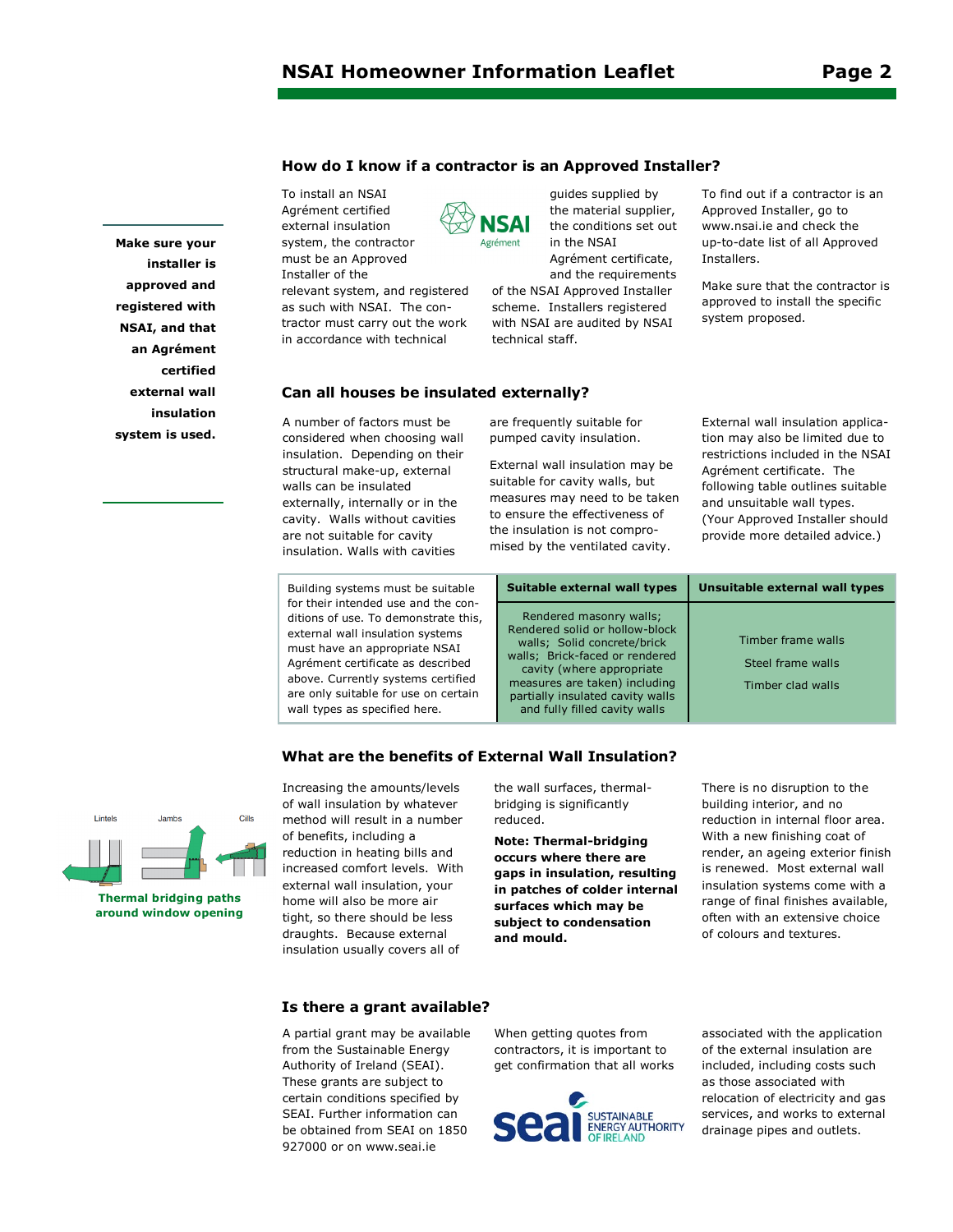#### **How long will the work take to complete?**

This will depend on the size of the house. For an average sized semi-detached house of typical

Irish construction, and without any weather delays or delays due to other unforeseen

circumstances, the external insulation work should be complete within a fortnight.

#### **Do I require Planning Permission to install external wall insulation?**

#### It depends on the

circumstances. In many cases it may be that the external insulation work is exempt from planning requirements. This would be the case if Section 4 (1) (h) of the Planning and Development Act 2000 applied. This Section could provide an exemption for external insulation if it:

*"constituted works which do not materially affect the external appearance of the structure so as to render the appearance inconsistent with the character of the structure or of neighbouring structures".* 

Even though a layer of external insulation is being fixed to the outside of your home, the

finishing render may ensure that the external appearance has not been materially affected. The local authority planning office should be consulted if there is any doubt in this regard. The planning office should also be consulted where the building is in an Architectural Conservation Area, or if the structure is protected.

**Planning may be required depending on circumstances. Check with your Local Authority Planning office.**

#### **So after the insulation is fitted, my walls will be thicker?**

Yes, the walls will be thicker. The increase in the thickness will depend on the target u-value and the conductivity of the insulating materials used, and on the final render finish.

#### **What will be the effect on windows and doors?**

For an external wall insulation system to be at its most effective, all external surfaces should be insulated. This includes all surfaces around the doors and windows. Therefore the reveals, heads, and cills must all be insulated.



partial removal of the existing cills and their replacement with new over-cills, certified for use with the relevant ETICS.

This will require the

All certified systems include details illustrating how new window cills are installed.



In some circumstances, the roof line may need to altered / extended to cater for the extra wall thickness. Your installer will advise you in this regard. The typical roof should also be adequately ventilated; any works undertaken should not compromise existing ventilation provisions, and new roof vents

should be installed if necessary. Roof vents may be in the form of continuous strip vents or a series of regularly spaced circular or rectangular ventilation openings and may be fitted with a screen, fascia, baffle, etc. The ventilation openings should be positioned to promote cross ventilation, and care should be taken to ensure the openings are not obstructed by roof insulation.

Your Approved Installer should identify any issues that arise in this area during the site survey prior to commencement of works, and should advise accordingly.





**The width of the outside walls will be increased - note that different systems use different types of insulation, most commonly white or grey expanded polystyrene, and mineral wool insulation board.**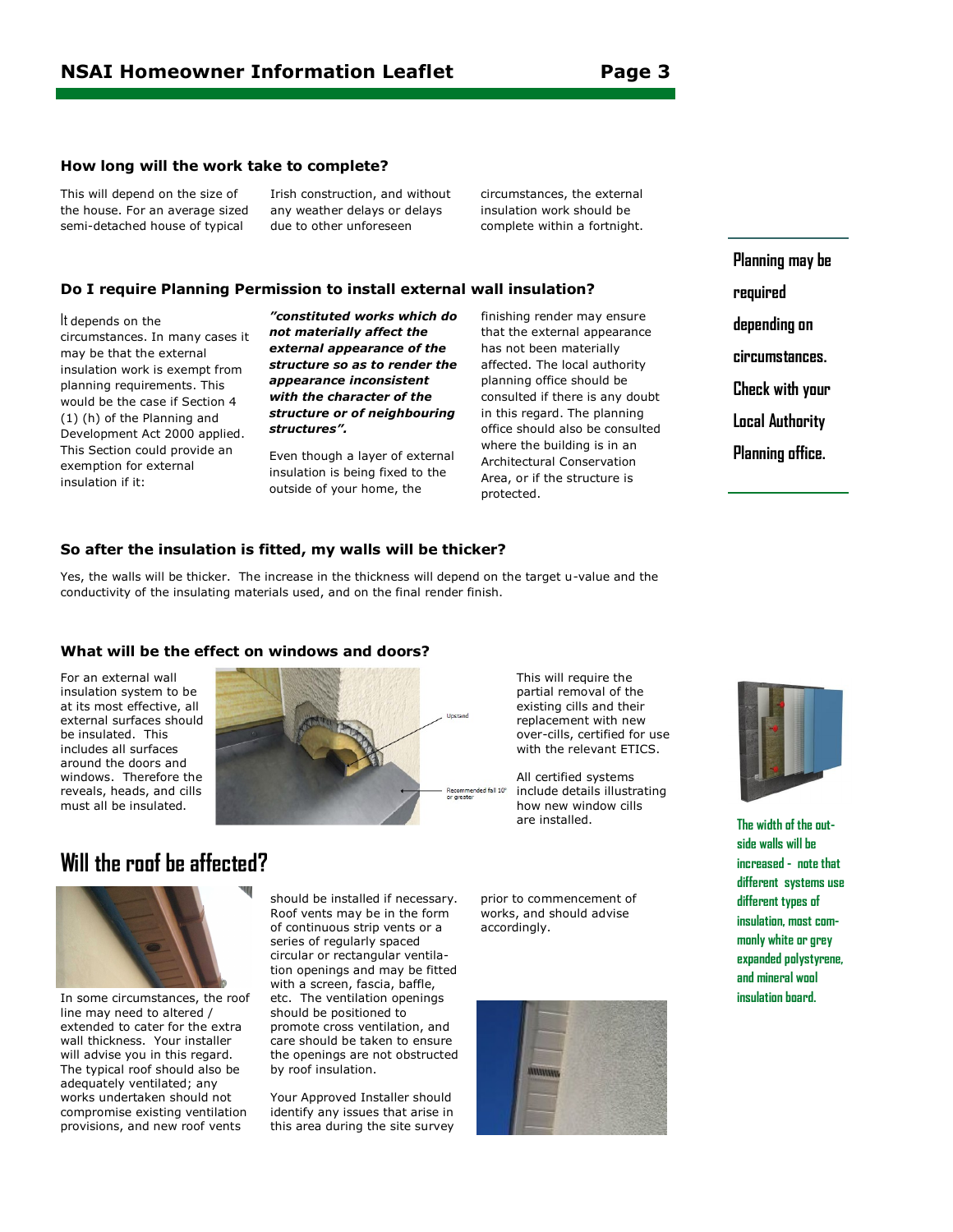## **What about external drainage pipes, downpipes and gulleys?**



**Existing meter boxes, downpipes and gulleys may have to be relocated**

**Keeping your home adequately ventilated is vitally important to ensure a safe, healthy and comfortable living environment**



**Lack of adequate ventilation can lead to mould growth due to condensation**

External drainage pipes will generally have to be relocated as the wall thickness will be increased on the outer face.

Where gulleys are impeded by the insulation, they may need to be relocated. These issues should be identified during the

#### **What about electricity and gas services and meter boxes?**

Your house is most likely connected to the ESB network by means of an overhead cable and a clipped service cable, or by means of a wall box and a clipped service cable. These are often attached to the front or gable wall. For Health and Safety reasons, external wall insulation must not be installed over electricity wires and cables as this creates a number of safety hazards, including a potential fire hazard. The external wall insulation installer

is not permitted to interfere with ESB Networks wires, cables or equipment and any alterations can only be carried out by suitably trained ESB Networks' personnel. ESB Networks' personnel may also be required to move any meter boxes on external walls depending on the circumstances. Accordingly, where electricity wires or cables are attached to external walls or soffits you must contact ESB Networks (phone 1850 372

site survey prior to any works starting, as there could be significant cost implications.

757) well in advance of the works commencing in order to arrange for the required alteration.

For houses with natural gas installations, Bord Gais Networks must be contacted on 1850 200694. They will then provide the necessary assistance to either move the meter box to a suitable alternative location or temporarily remove and then refit the meter box on completion of the works.

#### **How will getting my walls insulated externally affect the ventilation of my home?**

All homes require appropriate levels of ventilation. Ventilation is required to ensure there is enough fresh air:

- For a healthy and comfortable home,
- For the safe operation of fuel  $\bullet$ burning appliances
- To minimise the risk of condensation, and
- To remove or dilute pollutants that can accumulate.

Traditionally houses in Ireland have been ventilated adequately through a combination of planned and unplanned ventilation. Planned ventilation included openable windows, wall vents, window vents, extract fans etc. Unplanned ventilation came from draughts in leaky buildings. Together these were generally sufficient to avoid the problems associated with lack of ventilation such as condensation and mould growth.

More modern homes have been constructed with a greater focus on energy efficiency, and

therefore can be more airtight, with the essential ventilation being provided through planned ventilation.



**Typical controllable background vent in** 

When external insulation is applied to an existing dwelling, it substantially increases the air tightness of the home. While this can be and is an advantage of the system, it is vitally important that action is taken to ensure that minimum levels of ventilation required are maintained.

Before starting any work, the approved installer should carry out an assessment of the existing ventilation provisions and should inform the homeowner if there is insufficient ventilation,

or if the existing ventilation has been adversely affected by prior actions, highlighting in particular any inadequacies in ventilation of rooms with fuel-burning/heat-producing appliances. The external insulation should then be applied without compromising any existing ventilation provisions. Improvements to ventilation provisions should be carried out with the prior agreement of the homeowner before the installation of the external insulation or by the Approved Installer during the work.

Guidance on minimum amounts of background ventilation is provided in the Building Regulations. Your Approved Installer will be aware of the minimum requirements, and will advise accordingly.



**Extractors may be needed**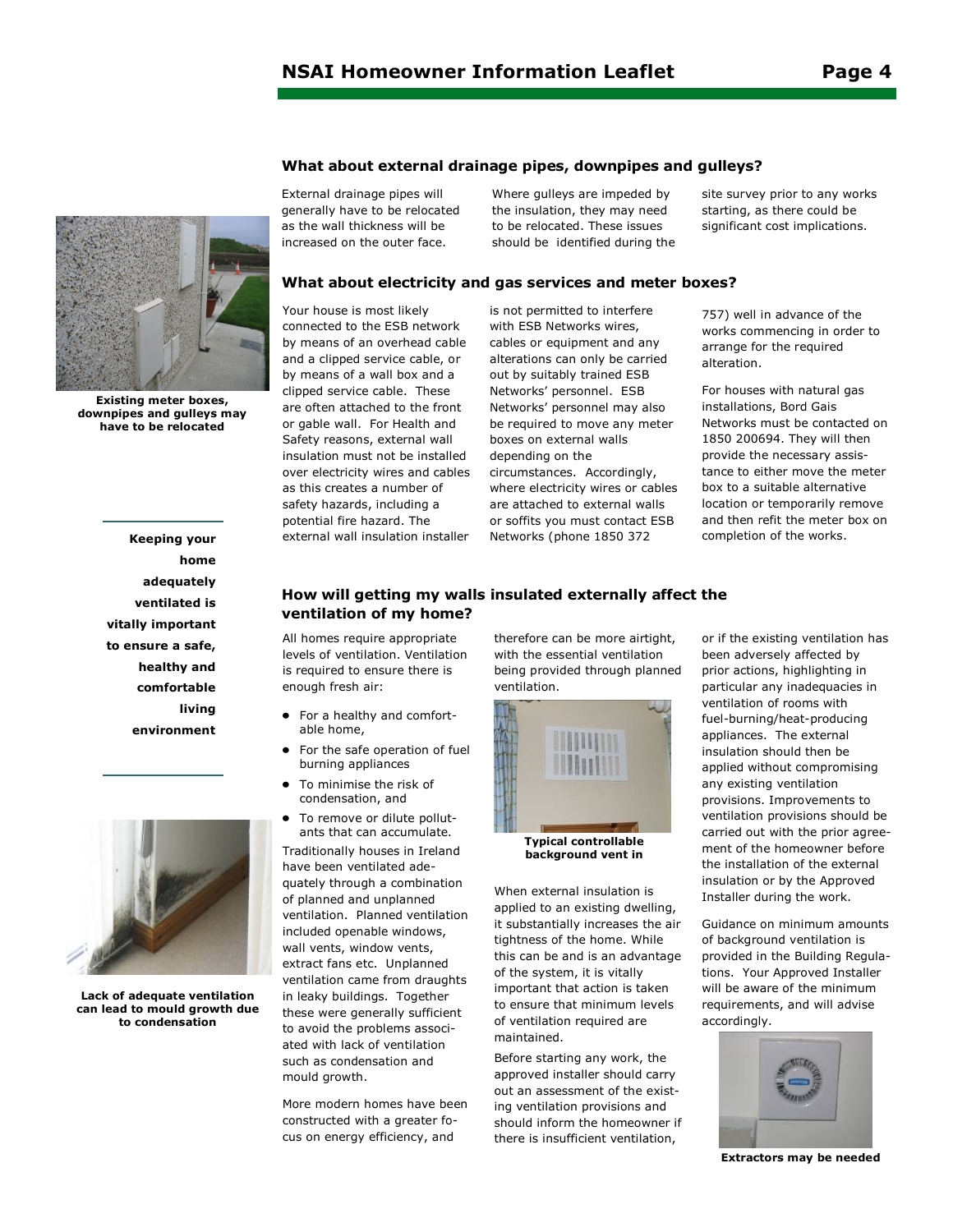#### **Is maintenance of the external insulation required?**

External insulation systems must be maintained after installation. As well as regular inspections (at least annually)

of sealants, all necessary repairs (due to accidental damage etc.) should be carried out immediately. The installer

will furnish the homeowner with a Homeowner's Manual, which will include the maintenance instructions.

#### **Will I be able to fix external fittings to the walls after the work is complete?**

Yes, but generally it will be necessary to drill through the external insulation and into the existing masonry



structure to ensure the fixing is strong enough. The Homeowners' Manual as provided by the

installer will contain further instructions and details on external fixtures and fittings.

#### **Will my Building Energy Rating (BER) be better after the work is completed?**

When a building is constructed, sold or rented a Building Energy Rating (BER) detailing its energy consumption must be made available to the prospective buyers or tenants. A BER allows prospective buyers or tenants to factor energy performance and costs into their comparison of different properties. The Building Energy Rating (BER) of a dwelling is calculated using a specially designed software tool which takes into account a range of factors which influence the energy consumption of the dwelling, including u-values.



The installation of external wall insulation will result in an improved u-value for the external walls of your home.

A u-value is a measure of how much heat is conducted through a structure. A lower u-value means less heat is conducted through the wall. The target u-value after the installation of external wall insulation is currently generally 0.27 W/m K or better (i.e. lower). Lower values can be often be achieved at a small percentage of the overall price. Generally because the u-value of the walls has decreased, the BER of the dwelling is significantly improved after external insulation has been installed.

**External fittings such as flower baskets, satellite dishes etc. must be fixed in accordance with the manufacturer's instructions**

#### **What are the implications from a Health & Safety perspective?**

The Approved Installer has full responsibility for ensuring compliance with all relevant Health and Safety Legislation, and must carry out all work in accordance with the regulations and guidelines. All contractors' staff must be appropriately trained to operate to these standards. The contractor must have a current Health and Safety Statement available for inspection. Safe working

practice for employees, customers, and the public must be followed at all times, appropriate equipment must be used safely, and equipment and materials must be stored properly. Your Approved Installer is required to pay particular regard to Health and Safety procedures and practices when carrying out works in vulnerable households and where children, the elderly or

the general public may be directly affected by the progress of works. The Approved Installer should also check that Carbon Monoxide alarms comply with the EN 50291 standard (CO alarms do not obviate the need for regular maintenance and inspection of chimneys, flues, vents and appliances by the homeowner).

#### **Will NSAI check that the work is carried out to the correct standard?**

No. The primary contract is between you and the installer of the external insulation. NSAI have carried out audits on Approved Installers and are satisfied that they are compe-

tent to install external insulation, but it is not possible to check every project. Nor do NSAI provide this service. If you have any concerns it is recommended that you should engage a building professional with expertise in the area of external insulation to act on your behalf while works are being carried out.